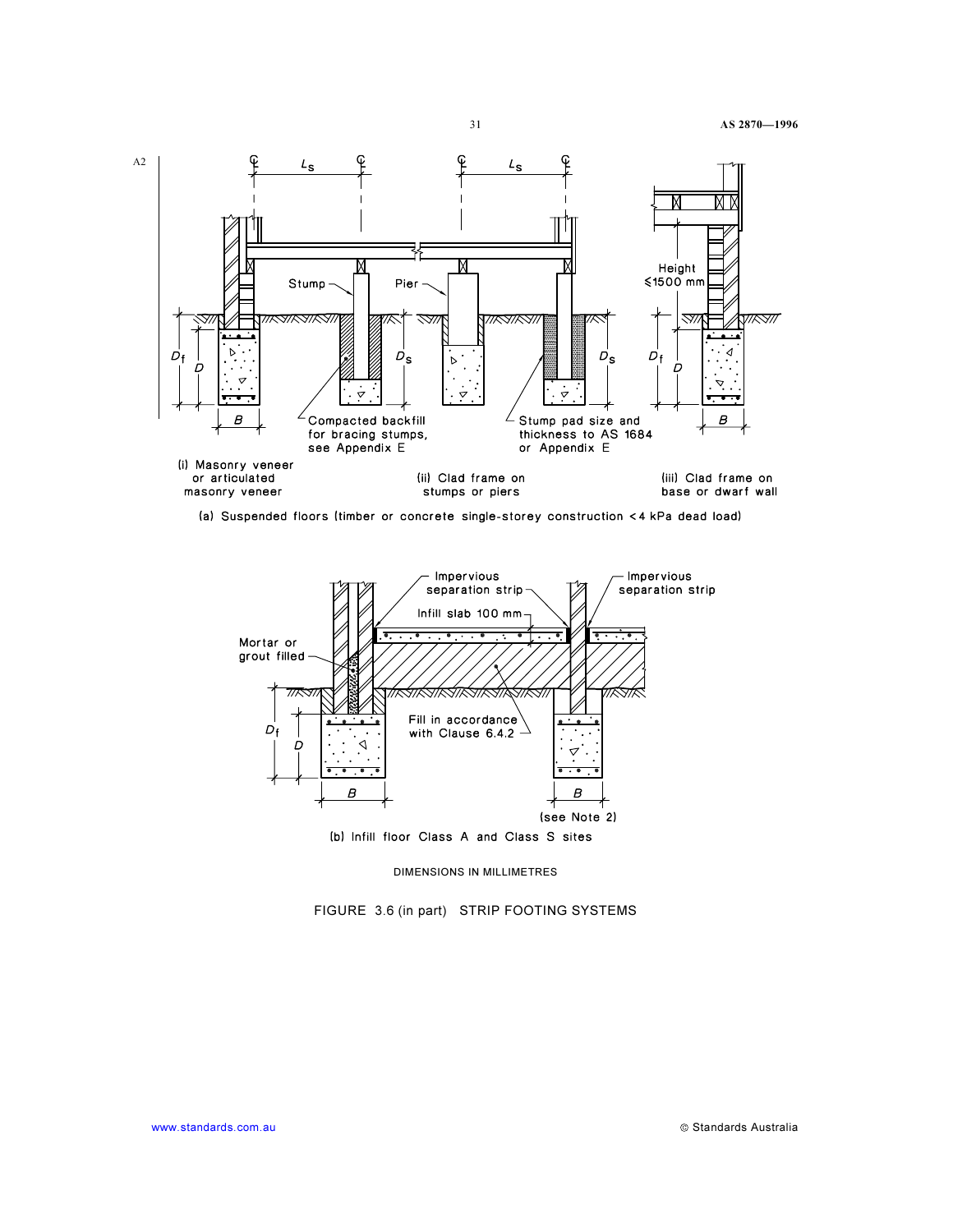

DIMENSIONS IN MILLIMETRES

FIGURE 3.6 (in part) STRIP FOOTING SYSTEMS